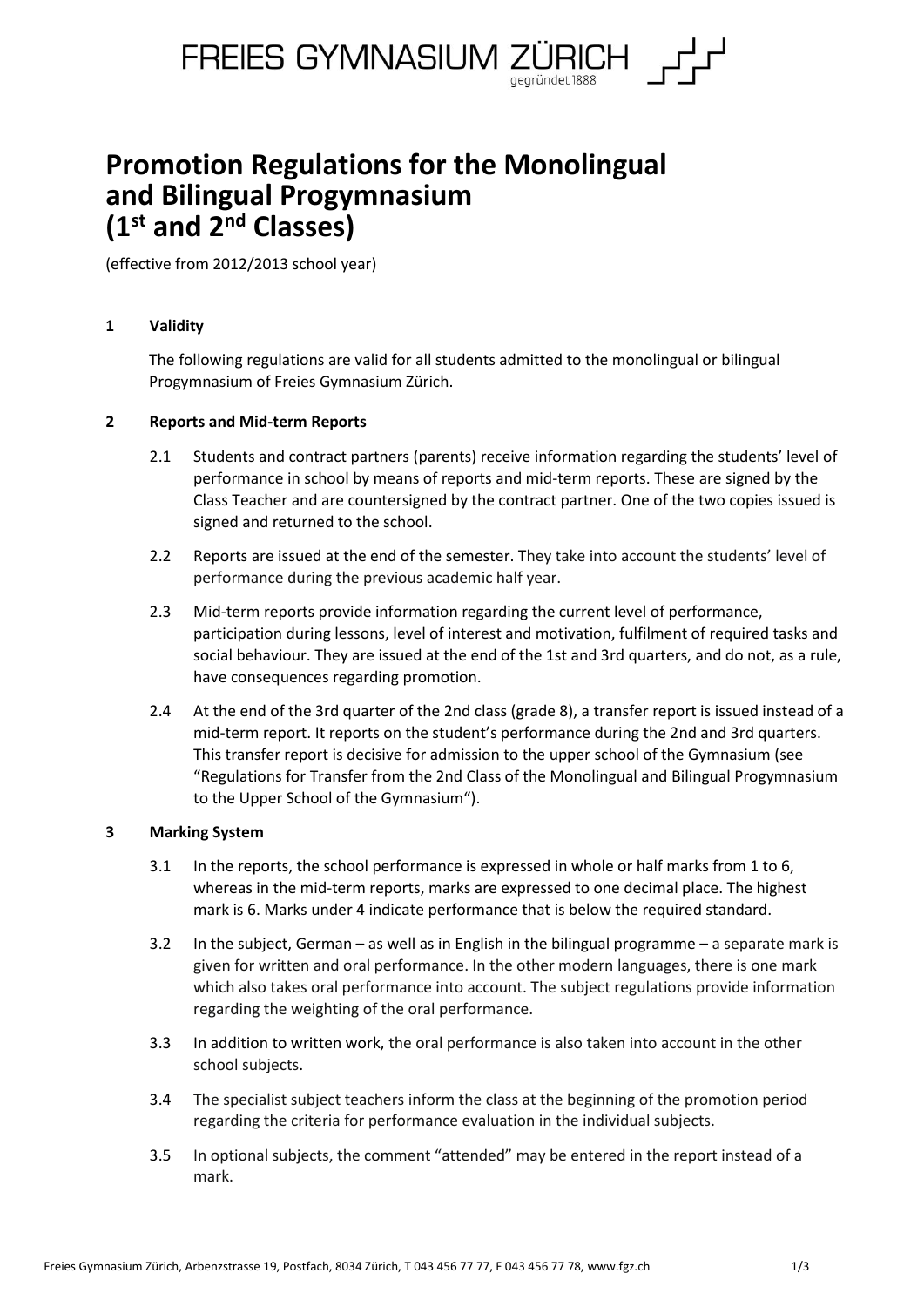

### 4 Promotion Regulations

- 4.1 Decisive subjects
	- 4.1.1 The following subjects are decisive for promotion:
		- German (50% oral, 50% written)
		- French
		- English (in the bilingual programme: 50% oral, 50% written))
		- Mathematics (double weighting)
		- History
		- Natural Sciences
		- Geography
		- Art
	- 4.1.2 The mark for Natural Sciences is made up as follows:

| 1st classes: | 1st term: | <b>Biology</b>                 |
|--------------|-----------|--------------------------------|
|              | 2nd term: | <b>Biology</b>                 |
| 2nd classes: | 1st term: | Chemistry                      |
|              | 2nd term: | Biology and Physics (each 50%) |

4.1.3 The mark for Art is made up as follows:

| 1st classes:  | Visual Arts and Music (each 50%) |
|---------------|----------------------------------|
| 2nd classes:: | Visual Arts and Music (each 50%) |

- 4.2 Subjects that are not decisive for promotion
	- 4.2.1 The following subjects are not decisive for promotion:
		- Handicrafts
		- Domestic Science
		- Religion
		- Sport
		- Word Processing/Computer Studies
- 4.3 Conditions for definite promotion
	- 4.3.1 The conditions for definite promotion are fulfilled when the average of all the decisive subjects on the timetable for the semester in question amounts to at least a 4.0.
	- 4.3.2 The promotion dates are the same as the report dates.
- 4.4 Provisional promotion
	- 4.4.1 Students who do not fulfil the conditions for promotion (according to art. 4.3.1) are promoted provisionally.